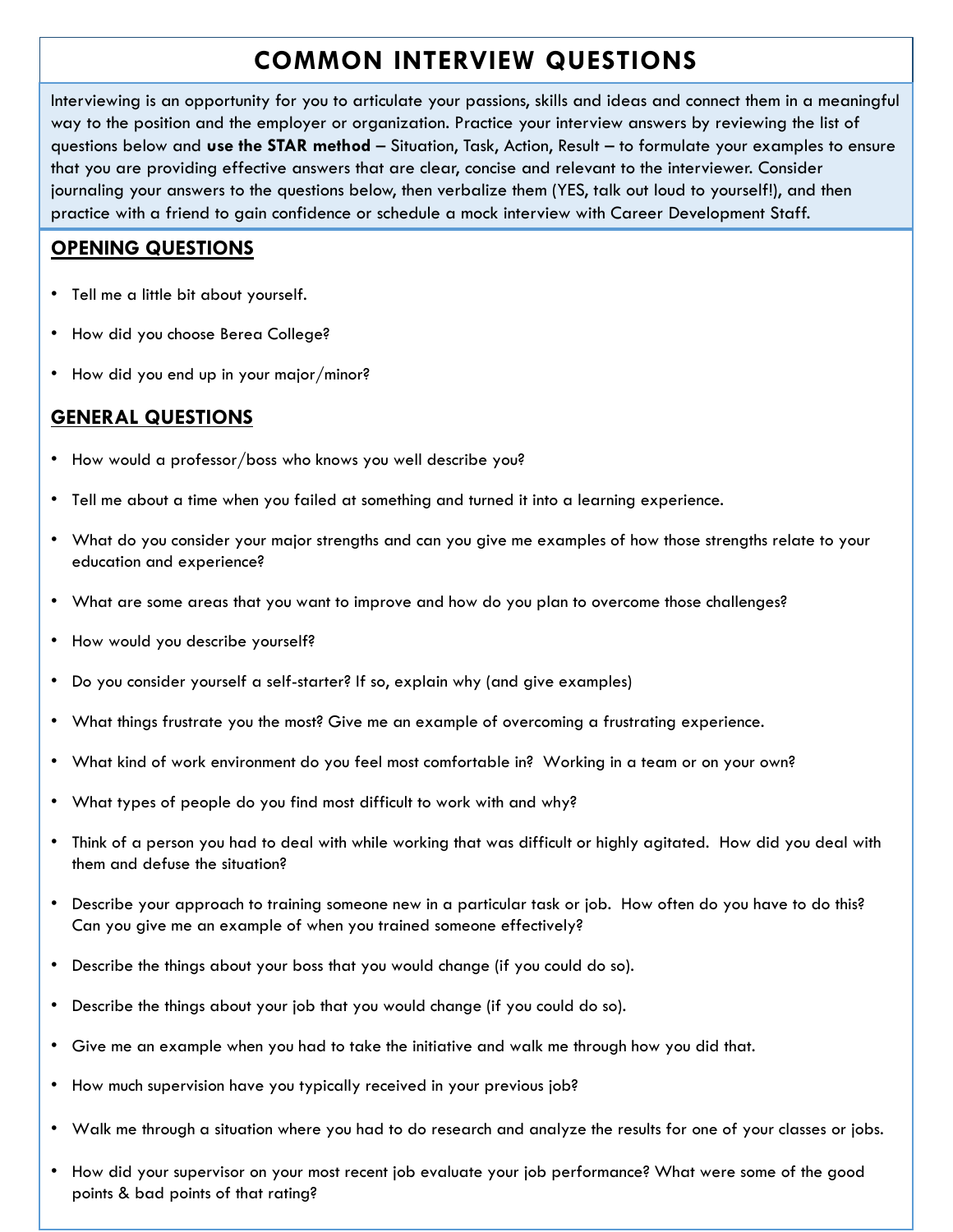# **COMMON INTERVIEW QUESTIONS**

page 2

#### *Leadership*

- What leadership positions have you held and describe your leadership style.
- What are three effective leadership qualities you think are important? How have you demonstrated these qualities in your past/current situation?

#### *Creativity & Enthusiasm*

- What are you passionate about?
- Tell me about a suggestion you made to improve the way job processes/operations worked. What was the result?

### *Time Management*

• Tell me about a time when you had to learn something new in a very short amount of time. How did you proceed?

## *Cooperation & Commitment*

• Tell me about a time when you went out of your way for someone else.

## *Empathy & Understanding*

• Tell me about a time when you had to demonstrate a significant amount of patience.

## *Action & Ownership*

- What have you changed about yourself as a result of receiving constructive criticism from a supervisor or mentor?
- Tell me about a time when you created an opportunity for yourself, where none had existed before.
- Tell me about a time when you were given broad goals to a design project and it was left up to you to make it happen.

#### *Persuasion*

• Describe a situation where you had to persuade others.

#### *Stress Management*

• In your previous job what kind of pressures did you encounter? What were some of the things about your last job that you found most difficult to do?

## *Motivation & Success*

- What motivates you to put forth your greatest effort?
- What is your greatest success story? OR Define success for me.

## *Adaptability & Diversity*

- Describe a recent situation where you had to make an abrupt change in your plans. How did you feel about having to make this change? How did it affect you?
- By providing examples, demonstrate that you can thrive working with a wide variety of people, situations, and/or environments.